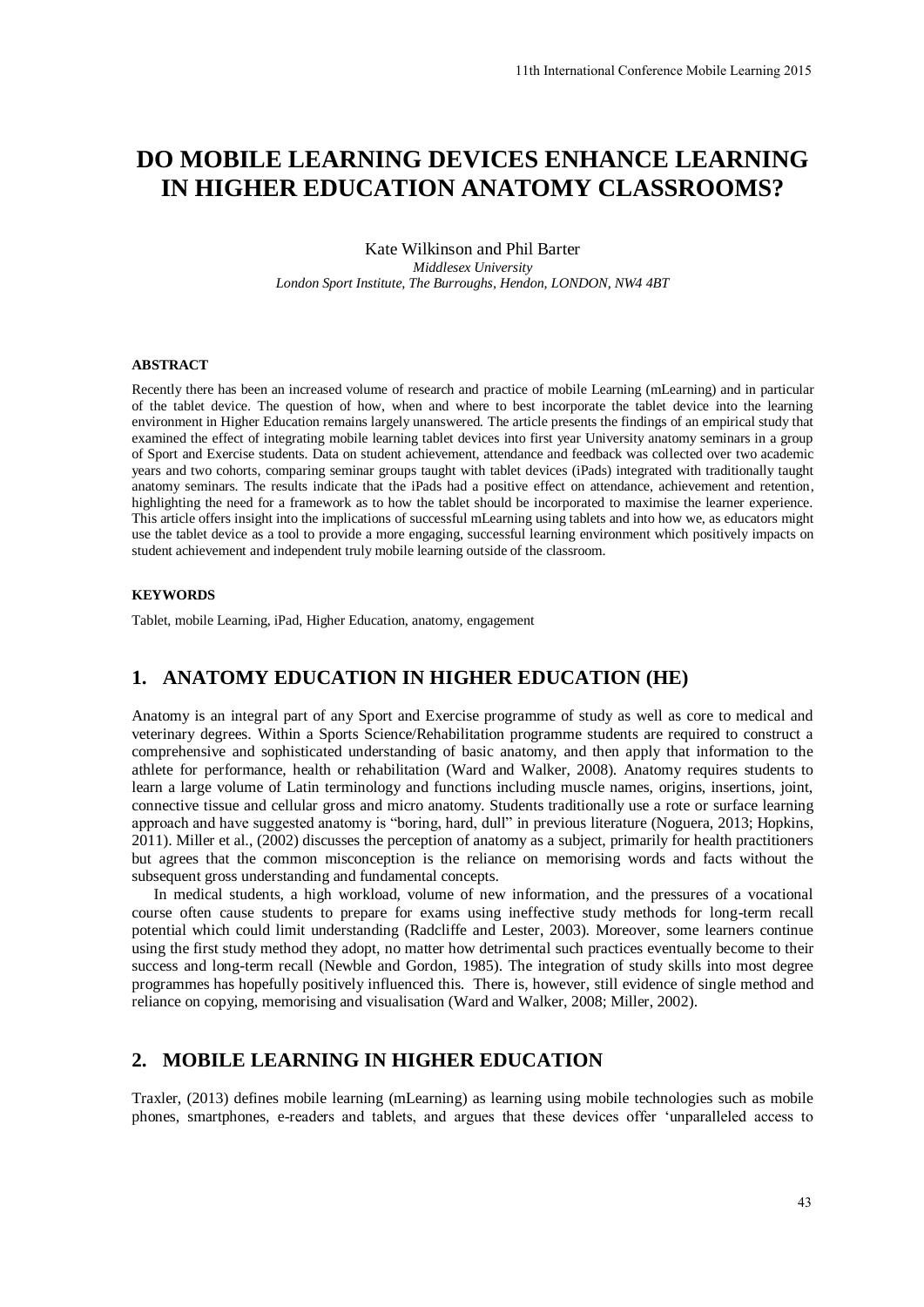communication and information'. The suggestion that the increased affordability and functionality of mobile technology compared to technologies previously used in education means they can support learning in new ways within the classroom and at home. Much of the research into tablet education has been done in schoolaged learners but the integration into HE has been less uniform, mirroring the inconsistent use by HE academics (Nguyen et al., 2014).

mLearning is purported to educate the learner to identify how and where they learn best hence increasing the autonomy of the learner. Personalisation of learning is highlighted as an important factor in engagement and mobile technologies claim to allow the student to contextualise and take ownership of their own learning (Clarke and Svanaes, 2014). They also bridge the gap between formal and informal learning environments and transcend environmental limitations.

Smartphone and tablet devices have also been highlighted as being influential in improving the feedback process between staff and students allowing greater understanding of the wider learning process. Mobile applications such as Skype, audio playback, FaceTime and other social media and communication portals have been identified in the feedback process and therefore in the students' increased ability to achieve their potential. Furthermore, mLearning allows students to access education in a flexible and seamless manner, at any time and any place, which substantially increases their access to learning. Moreover, m-learning offers the potential for significant innovation in the delivery of even more flexible education by allowing for the personalisation and customisation of the student learning experience (Johnson et al., 2011).

Mobile devices and apps are critical in the potential of provision and adoption of m-learning (Mang & Wardley, 2012). Not surprisingly, there have been many attempts to explore how iPads or other tablet devices could be used in the education sector around the world (Lindsey (2011)); Brand, et al., (2011)) but mainly in school-age students.

# **2.1 The Role of the Mobile Learning Device in Teaching**

The tablet has been found to help engagement and potentially enhance students' learning experience (Brand et al, 2011; Perez et al, 2011). The concept of engagement has been contested as to how it can be measured and is therefore not a reliable outcome and although students perceived them to be positive to learning they had no measurable effect on achievement of learning outcomes in final module results. (Perez et al, 2011). Other research of various designs agrees that tablets generally receive a positive reaction from students, however cannot directly be linked to an impact on their grades. Positive areas identified from the research are deeper learning material resources from YouTube, Google Scholar and Blackboard (Alyahya & Gall, 2012). In addition, students often used tablets for information seeking (Geist, 2011;Wakefield & Smith, 2012) notetaking and presentations in class. Photos and videos (Hahn & Bussell, 2012; Mang &Wardley, 2012; Sloan, 2012) were seen to be a positive and generally seen to increase efficiency in group work (Geist, 2011). A consistent finding, however, across several studies was that the tablet could potentially be a distraction because of non-educative usage (Kinash et al, 2012;Wakefield & Smith, 2012) agreeing with many academics. The scepticism of many academics of the research (Hargis et al, 2013; Link et al, 2012) was most often because of its role as a potential distraction, however, this may highlight behavioural management and pedagogical limitations rather than a direct association with the tablet device. Link et al (2012) reported additional concerns including regarding percentage of tablet ownership and the need for a clear role and space of the mobile learning device in the classroom to avoid its distraction. The proportion of academics utilising tablet devices in classes ranges from 20% (Yeung & Chung, 2011) to 37% (Lindsey, 2011) but many more reported using it for administrative tasks and meetings. Vu et al., 2014 investigated studentteacher use of the tablet in secondary aged classes finding that interactive time increased with one tablet for each group as opposed to one tablet for each student, leading to improved group work. The least positive teacher comments from the qualitative data was from those who used the tablet as a teacher tool, one per class and therefore the level of active learning increase was not apparent.

In a review by Nguyen et al., (2014) they suggest that not only do the long term effects of the iPad and tablets need to be investigated further but also the pedagogical transformation they can have on teaching methods, curriculum and classroom dynamics. The aim of the current study is to investigate the impact of integrating group mobile learning tablet devices in first year Higher Education Anatomy seminars on achievement and attendance.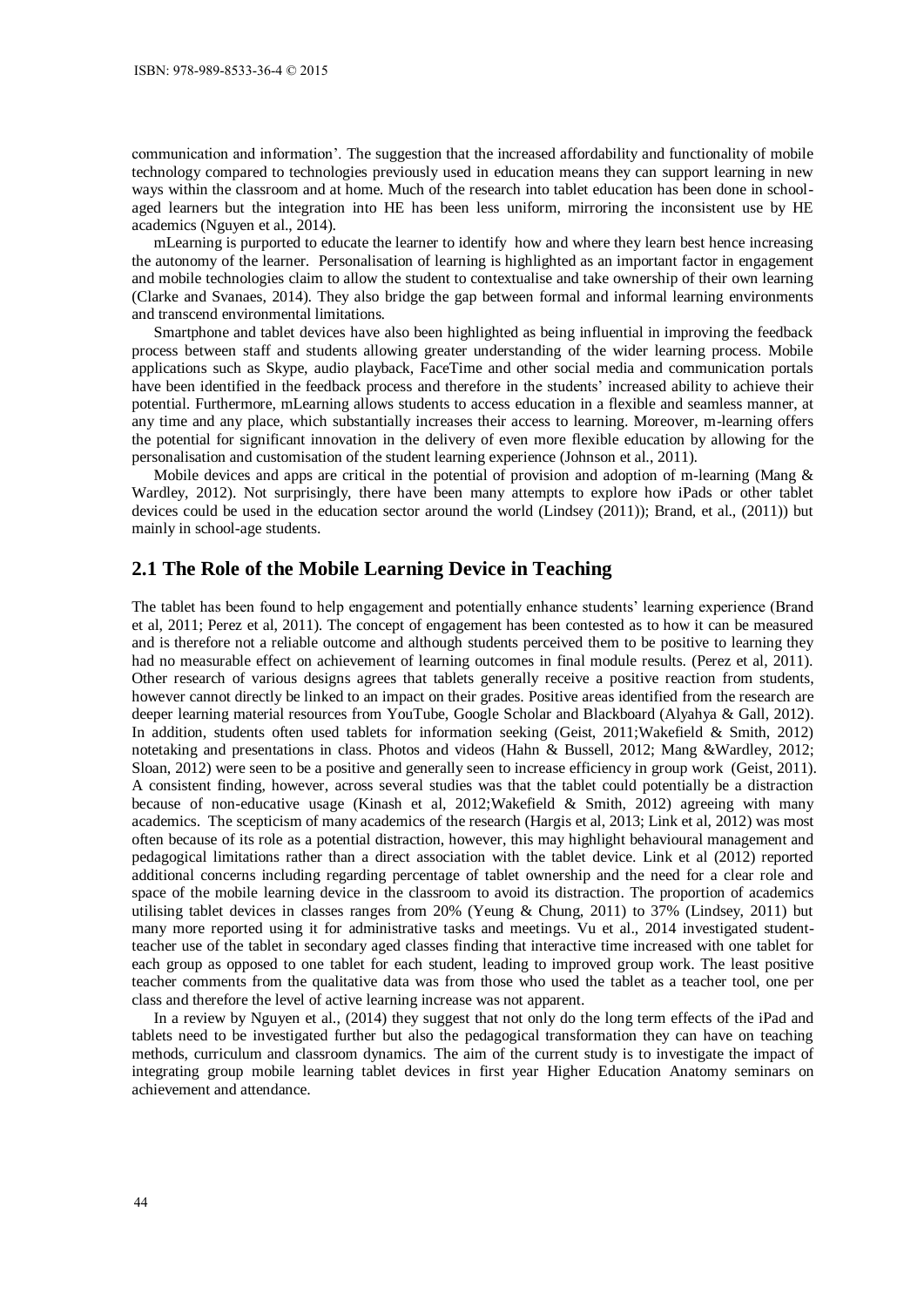# **3. METHODS**

No data was collected that was not part of the normal academic procedure, and so deemed ethical by the University Department sub-committee and an action research methodology was used for practitioner inquiry. The study was part of a wider project where this study was based on grounded theory as the initial phase of a long term action research project. 6 iPads were bought using a successful Teaching and Learning bid by the department which were all enabled with Wi-Fi and the relevant apps needed for the module uploaded prior to the module run.

There were 12 whole group lectures, 24 seminars and four assessments throughout the course which is part of a 24 week core level 4 module of an Undergraduate Sport and Exercise (SES) degree programme. The lectures were taught during semester one by the module leader. In the 2012-13 academic year the level 4 module was split into eight seminar groups of 20 students as per the normal timetabling for the module. Six seminar groups were taught with iPad activities integrated into the seminars, two used traditional teaching methods with no classroom orientated technology; this was repeated in 2013-14. No students were knowingly disadvantaged and all students followed the same content and online learning activities, the only difference being the addition of the iPads. The iPads were available in all seminars but were utilised as part of group tasks depending on the session. This included Socrative™ teacher-paced plenary quizzes, Real Bodywork™ Muscles and bone and skeletal 3D apps as well as the video features and apps such as  $Fli$ pagram<sup>™</sup> and Magisto™ alongside more traditional tools such as Youtube™ and Safari/internet. In each session, a lesson plan was used as is normal which was the same across all eight seminars; the six iPad groups had the tablet specific tasks integrated at specific points. Tasks were designed to encourage group learning and opportunities for independent mLearning. For example, students were encouraged to use the Real bodywork apps outside of the seminars and videos made in class were published on the VLE via Youtube to allow student owned revision aids to access autonomously. 11th International Conference Mobile Learning 2015<br>
lemic procedure, and so deemed ethical by the<br>
methodology was used for practitioner inquiry<br>
as methodology was used for practitioner inquiry<br>
a successful Teaching and

#### **3.1 Anatomy Assessments**

There are four points of assessment throughout the course, A1, A2, A3, and A4 as shown in Table 1. The module aims to give students the fundamental anatomical knowledge to apply to the Sports Science arena and is assessed on Moodle using a time limited multiple choice quiz (MCQ) (A1, A2, A3) that the students completed in a controlled examination environment. A4 is a viva voce lasting 15 minutes where students were asked to utilise the skeleton and coach exercises to show applied knowledge and understanding on the topic.

| Assessment |                | A2                 |                   | A4                 |
|------------|----------------|--------------------|-------------------|--------------------|
| timing     |                |                    | 20                | 24                 |
| type       | Online MCO     | Online MCO         | Online MCQ        | Viva voce          |
| Content    | Anatomical     | Applied<br>gross   | Applied<br>gross  | Applied<br>gross   |
|            | microstructure | (lower)<br>anatomy | anatomy<br>(upper | anatomy (trunk and |
|            |                | limb)              | limb)             | nervous system)    |

Table 1. Anatomy assessments

### **3.2 Participants**

In 2012-13 the total number of students completing the module was  $(N=128)$ ; the iPad group  $(N=101)$  and the Traditional group (N=27) and in 2013-14 the total number of students (N=123) split into traditional (N= 33) and iPad  $(N=90)$  students for seminar teaching. Therefore whole group data  $(N=251)$  consisted of the iPad group  $(N=191)$  and traditional group  $(N=60)$ . Students who did not complete two or more assessments were excluded from the data analysis as non-completers. All students had access to online activities and suggested independent mLearning activities from the lead lecturer. Learning Style was suggested from the Learning Style Preference questionnaire (Reid, 1992) measured as part of the professional skills module. Measures of Achievement and Engagement were recorded; Attendance, Achievement, completion and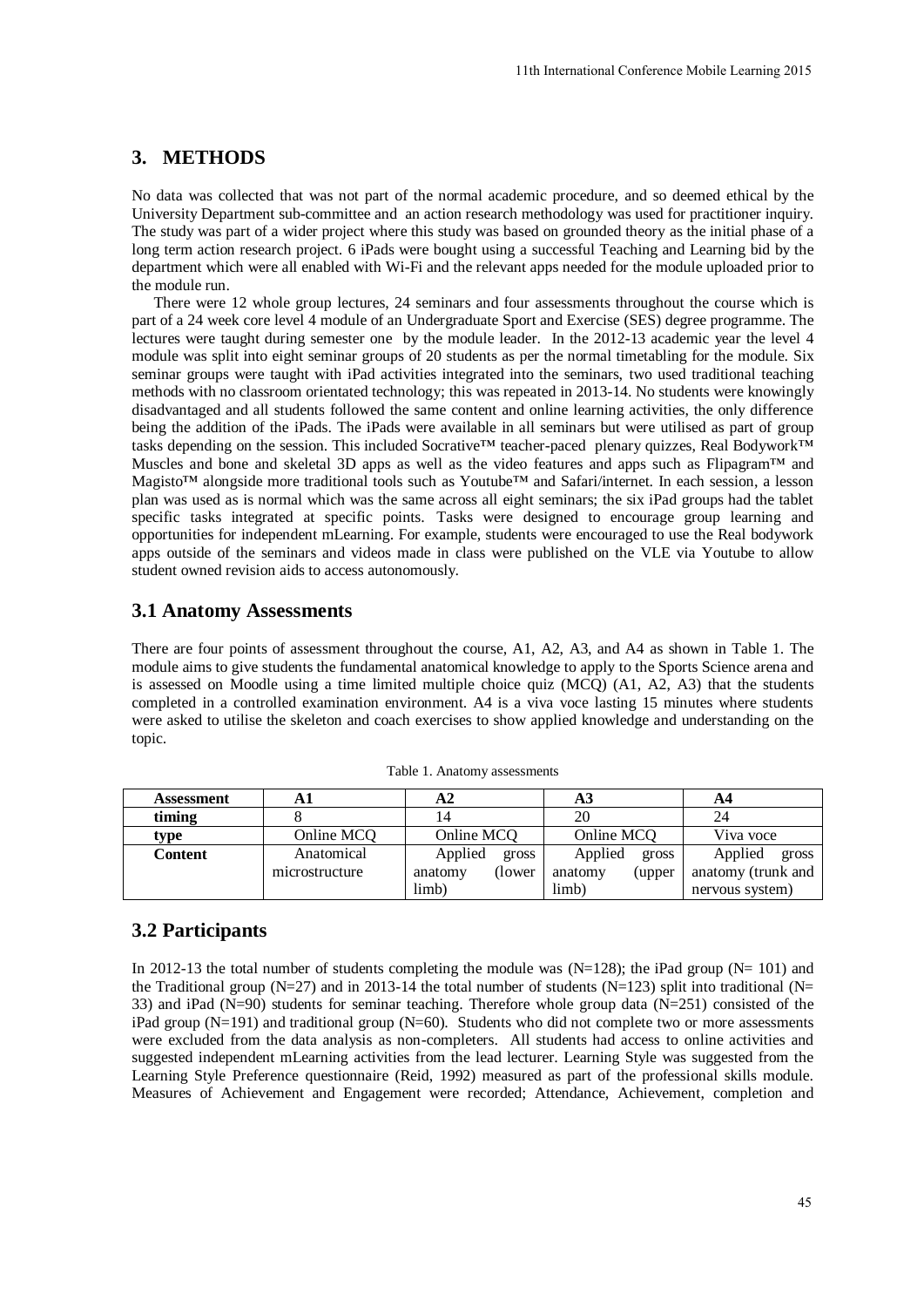qualitative online feedback. There was a discussion board and feedback questionnaire which allowed the students to provide feedback throughout the year.

No significant differences between the groups for Learning Style or Group vs individual Learners (p>0.05); 34.9% Individual Learners; 65.1% Group Learners were identified. The numerical data was tested for normality using a Kolmogorov–Smirnov test and was assumed to be parametric (p>0.05). The data was analysed using independent t- tests and within-subject ANOVAs using a 95% confidence level.

The online qualitative feedback was voluntary with only 3 open questions; asking for positives, areas for improvement and any areas where they felt they needed additional help. Feedback was analysed with respect to themes being identified from the responses. The positive themes identified were; fun, iPads, models, quizzes. Only 2 areas for improvement were stated out of the 96 responses and therefore deemed too few for analysis.

## **4. RESULTS**

# **4.1 Retention**

The mean completion rate for the module was 94.6%, the iPad group 96.3% and the traditional group, 93.6% after the resubmission board. The completion rate was 89.4% for the iPad group and 87.1% for the traditional group prior to the resubmission board. The iPad group had 6.1% non -submission for one or more assessment, the traditional group 9.6%.

#### **4.2 Teaching Method**

The mean whole group data was analysed for iPad  $(N= 191)$  and traditional groups  $(N=60)$  where the mean values for final grade revealed a significantly greater grade ( $p<0.05$ ) for the iPad groups (57.9  $\pm$  13.0 %) compared to those taught using traditional methods (52.2  $\pm$  12.5%). A1, A4 and the A1-A4 difference were also highly significantly greater for the iPad group  $(p<0.01)$ . Using an independent t-test all of the values were shown to be significantly greater  $(p<0.05)$  at the 95% confidence level (Figure 1). There was no significant difference between the two years and therefore only whole group data is presented.



Figure 1. SES achievement scores for iPad and traditionally taught groups

A1 was used as the baseline reading as the first assessment based on anatomical theory; a within subject ANOVA followed by a Tukey post hoc test was used to compare achievement between A1, A2, A3, A4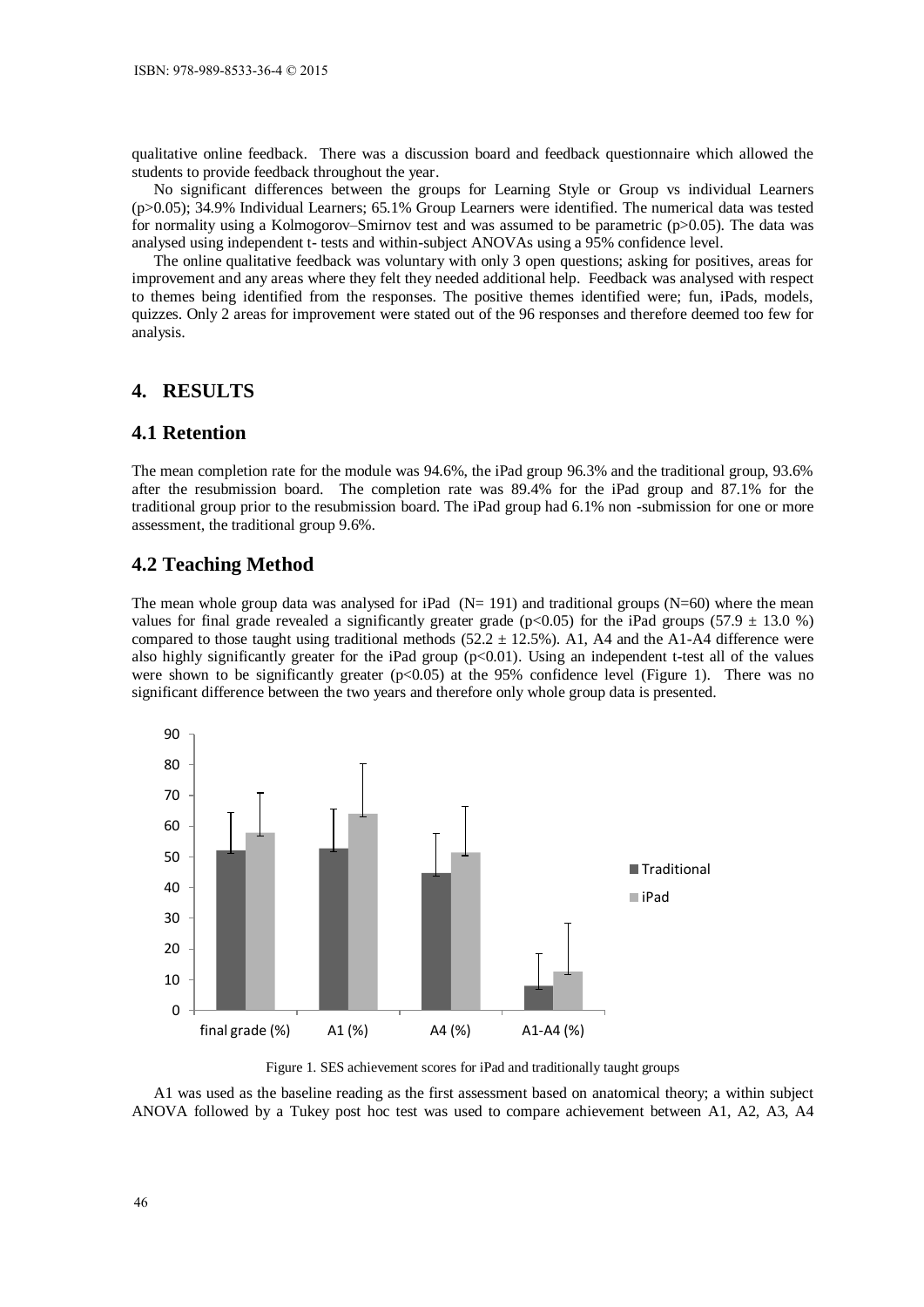assessment points to see how the two groups (tablet and traditional) performed at each. In the iPad group there was a highly significant improvement at all assessment points compared to their baseline A1 score  $(p<0.01)$ . In the traditional group there was a significant improvement between A1 and A4 ( $p<0.05$ ), but at no other assessment points. The mean improvements between A1 and A2 were 4.8± 24.0% in the traditional group and 7.7 $\pm$  20.1% in the iPad group. Between A1 and A4 the improvement was 9.4 $\pm$ 21.4% in the traditional group and 13.8±19.8% in the iPad group.

#### **4.3 Attendance**

Attendance data was analysed for iPad (88.6  $\pm$  8.9 %) and Traditional groups (77.4  $\pm$  9.8 %) across both years revealing a significantly greater attendance in the iPad taught groups compared to the traditional groups  $(p<0.01)$ .

## **5. DISCUSSION**

The purpose of this investigation was to identify whether using tablets in first year Anatomy seminars was beneficial to student achievement, attendance and retention. The initial hypothesis was that the groups being taught with tablet activities and access integrated into seminars would have better achievement scores than those who did not. This was accepted for where those students using tablets in classes had consistently greater scores across all of the assessment points in the year. The students were randomly assigned to their groups as per normal timetabling and no differences in standard entry point criteria or learning style was observed. A1 was performed in week eight of semester one and therefore no true baseline data for the two groups was measured so it can only be assumed that the level of knowledge in week one would have been consistent between the two groups.

Weekly strategies employed in the tablet integrated seminars included using Real Bodywork Muscles and Skeletal 3D apps which are highly visual anatomical learning tools with quiz and labelling games functions. Quizzes were used at the beginning of each session to stimulate knowledge recall from their previous learning as well as after a task to further assist in learning the new topic. Quizzes have been suggested to help motivate students to complete autonomous learning tasks, increase participation in class discussion, and improve performance on exams for material covered both on the quizzes and in class (Hillman, 2012; Brothen & Warmback, 2004; Johnson & Kiviniemi, 2009). Although we cannot specify how the tablet increased achievement, the use of quizzes as a group learning tool could potentially have an effect. The traditional and iPad groups both had access to all online learning material and weekly quizzes on the VLE and again, If our students behaved like those in Johnson and Kiviniemi, (2009) it could be suggested that use of mLearning quizzes in class could increase interaction with the VLE quizzes independently therefore positively impacting on out of class engagement. Measures of interaction with the VLE (by number of clicks, visits and external links accessed) and attempting to measure the use of the sources introduced in seminars accessed via mLearning on student owned tablets or smartphones independently are areas requiring further investigation to look at the effect on true mLearning. 11th International Conference Mobile Learning 2015<br>
ditional) performed at each. In the iPad group<br>
nt points compared to their haseline A1 score<br>
not points compared to their haseline A1 score<br>
not points compared to the

However, the increased achievement seen in our students who were taught using tablets disagrees with Perez et al., (2011) who found no direct link to achievement even though they were seen to be a positive addition to classes. This study was performed on engineering students where the focus was on problem based learning whereas the fundamentals of anatomy requires a large volume of surface learning prior to application which may account for the differences in achievement recorded. This could also be an indication of the successful integration of the tablets to complement traditional teaching methods which is an area that requires further investigation.

A1 was used as an indication of baseline knowledge; A4 was a traditional viva voce examination where students were asked to apply the theory. The drop in grade between A1-A4 was significantly less in the tablet taught group compared to the traditionally taught groups suggesting that the Tablets were a positive in terms of knowledge retention and their ability to apply information or deeper learning. It has been suggested that students actively adapt their study approaches to suit the demands of a particular subject where anatomy requires some degree of both surface and deep processing to achieve (Willis, 1993). Developing classroom activities that draw information from multiple sources is thought to encourage students to adopt deep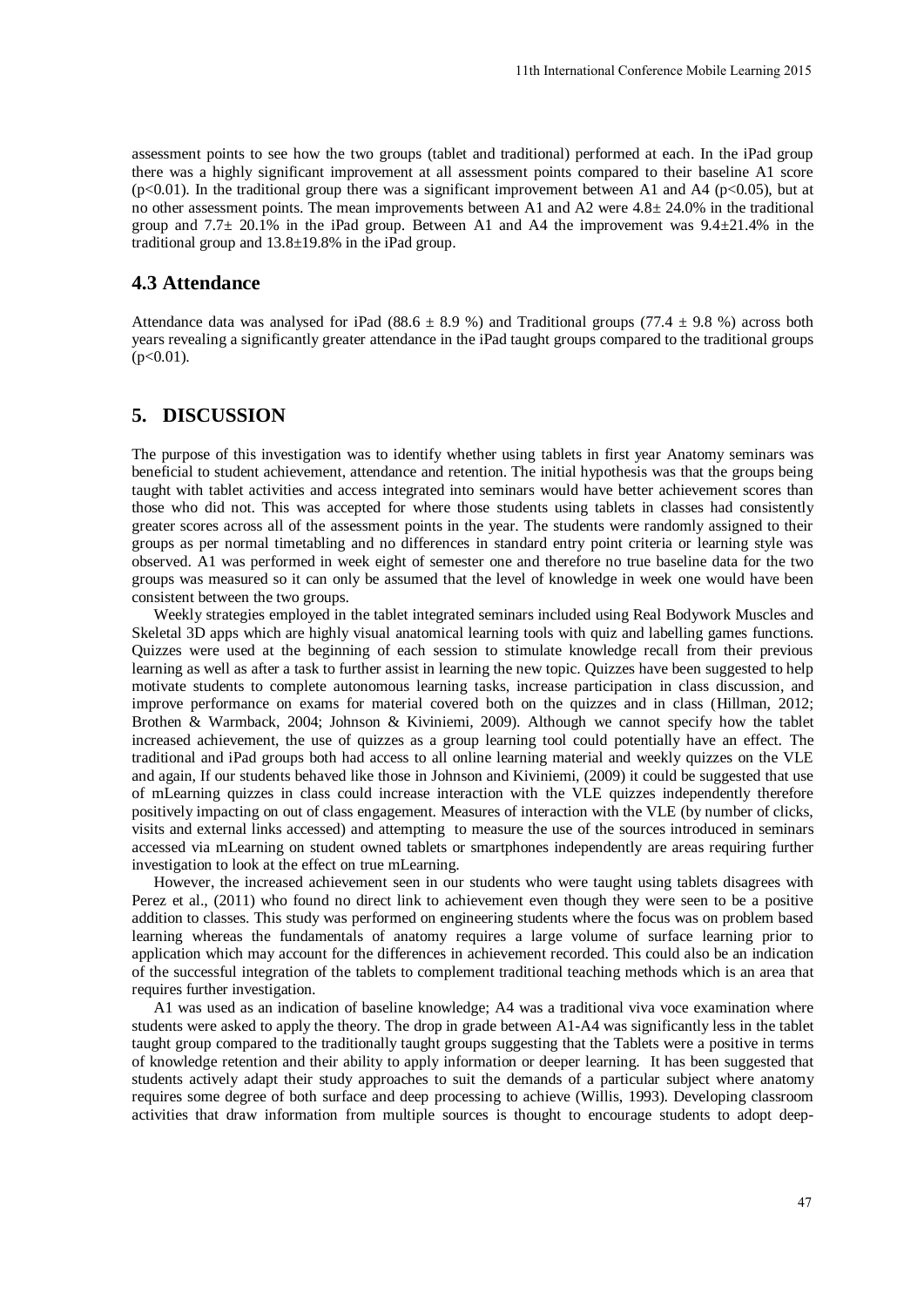processing methods that will improve retention. The tablet is a tool that allows this to occur via a common vehicle with multiple functions and apps alongside traditional classroom activities. Achievement was compared within-student between A1,A2,A3 and A4 assessment points where the tablet taught students showed a significant improvement at all points, the traditional, only between A1 and A4. This further compounds the suggestion that the tablets helped increase achievement and possibly allowed a faster transition from surface to deeper learning strategies or just as tools for engagement resulting in deeper learning.

 In employing new technology in the form of tablets in class, there was always a risk that the learning itself would be eclipsed by the novelty of the delivery platform or that it could be the novelty value that has the positive or Hawthorne effect (Brand et al., 2011). However, this was not the case as the increases in grade were maintained across all assessment points indicating that the effect of the tablets was consistent throughout the year in both 2012-13 and 2013-14 cohorts. The novelty factor of the tablet has been discussed across all ages of learners (Mitchell, 2014) but there seems to be an agreement that the novelty factor should be utilised by the educator. The increased sensory input and novelty factor of the tablet to provide a fun, visual way of active learning can lead to increased engagement and if they are embedded into a course carefully this motivation should be maintained.

The second hypothesis was that tablets would improve student engagement. This could be construed to be in part measured by achievement but in this case attendance was used as a partial measure of engagement. Tablets have been found to help engagement and potentially enhance students' learning experience (Brand et al, 2011; Perez et al, 2011) which our study is in agreement with. If students are more engaged in their classes, attendance has been shown to improve, although it does not indicate independent outside class engagement (Junco et al., 2011). Attendance was significantly greater in the tablet classes suggesting that the results of our study agree with the bulk of the literature. Attendance can of course be affected by many things but students who enjoy and are active in their learning experience maintain higher contact levels.

As in other studies utilising this form of technology, the introduction of tablets into seminar sessions seems to have been an overwhelmingly positive experience for the student group, with 97.2% of students in this study in agreement that their addition was positive (Bonds-Raacke and Raacke, 2008). The qualitative feedback suggests that mLearning using tablets is being utilised effectively to complement traditional practice.

*"I really liked the variety in the seminars. That we use bones, blue-tack, make video, iPads and worksheets. It makes the learning more fun, and I find it easier to understand. I also enjoy that we work in groups" (Participant A).*

*"Anatomy seminars are the sessions i look forward to most. I learn kinaesthetically and visually so the use of the iPad fits my needs perfectly. I feel comfortable answering questions whether it's right or wrong as i know you'll push me towards fixing any wrong answers i may provide :)" (Participant B)*

*"I find that the seminars are far more useful in learning anatomy. Although the lectures were useful to bring people to the same level for the first few weeks, I am glad we no longer have them as the seminars offer more direct and hand on learning through the skeletons and iPads"(Participant C)* 

The feedback would suggest that the tablets added value to the learner experience and classroom environment without detracting from other pedagogical methods. iPads featured in 42 of the 96 responses in the online feedback and was the most occurring theme identified. Previous research has identified iPads as a possible distraction in class (Hargis et al, 2013; Link et al, 2012; Rossing et al, 2012), however, due to the structured manner in which they were integrated into the seminars this did not seem to be the case; if anything they were seen as a group cohesion tool. Link et al., (2012) identified the requirement for a clear role and time for the tablet to be used; the results from this study consolidate this as a necessity.

The only negative comment regarding tablets was that there should be more of them or given out individually by the university. This is an area that should be studied further, as to whether the tablet is similarly positive for the student as an independent tool or whether using a tablet or smartphone in class increases autonomous mLearning.. This was of course constrained by the budget of the project but it is thought that individual tablets could detract from the group learning environment and therefore limit peer feedback and sharing of ideas. This was the case in the study by Vu et al., (2014) where the most effective use was one per group as opposed to individual devices.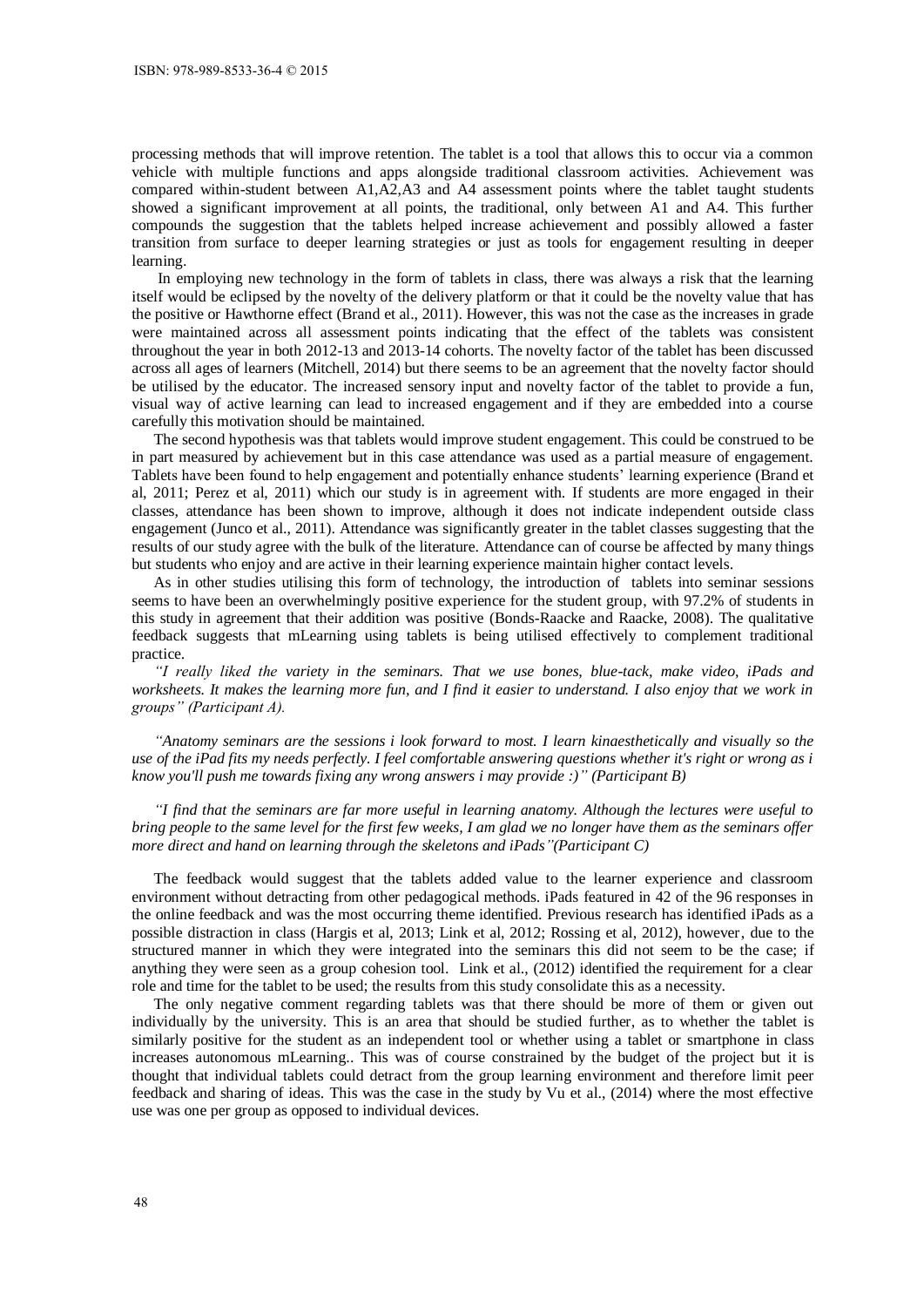The study has a number of limitations inherent in this type of pedagogical research. The study has limited generalisability because it was only performed on two cohorts over two years in a single module at one University. It has, however, the advantage of having a control group, in part due to circumstance and timetabling. Furthermore, students' previous experiences of mobile learning and tablet use were not established and the qualitative feedback was voluntary and unstructured.

# **6. CONCLUSIONS**

We can conclude from this study that integrating tablets and app-related learning material into Higher Education anatomy classes had a positive effect on student achievement and attendance. In a subject already utilising active learning through traditional methods the addition of technology via quizzes, 3D visual material and access to the internet could be an alternative method of engaging students in the learning process. Group learning environments can stimulate a positive learning environment through peer feedback, knowledge sharing and discussion, resulting in deeper learning; the tablet is a tool which can facilitate this. We need to develop a framework in agreement with Nyugen et al., (2014) setting out how tablets are best used in the classroom environment to maximise the effect on engagement and achievement. This will then enable researchers to take the next step and investigate whether facilitated use of mLearning devices in class transitions the students to increased independent use and autonomous engagement with mLearning outside of the classroom. Educators should look to use tablet devices and the applications it enables as part of an integrated seminar experience to enhance the learner experience and provide a vehicle for further use of mLearning via tablet or smartphone device. Educators may want to view seminar or taught experiences as a tool for students to "learn to learn" how to effectively use mLearning as opposed to expecting independence away from the classroom without this facilitation. 11th International Conference Mobile Learning 2015<br>
e of pedagogical research. The study has limited<br>
corts over two years in a single module at one<br>
control group, in part due to circumstance ane<br>
of mobile learning and t

#### **REFERENCES**

Alyahya, S.& Gall, J. E. (2012). iPads in education: a qualitative study of students' attitudes and experiences. Paper presented at theWorld Conference on Educational Multimedia, Hypermedia and Telecommunications.

Nguyen, L., Barton, S. M., & Nguyen, L. T. (2014). iPads in higher education — Hype and hope. doi:10.1111/bjet.12137 Barczyk, C. C., & Duncan, D. G. (2013). Facebook in Higher Education Courses : An Analysis of Students ' Attitudes ,

Community of Practice , and Classroom Community, 6(1), 1–11. doi:10.3968/j.ibm.1923842820130601.1165

- Bonds-Raacke,J.M., & Raacke, J.D. (2008).Using Tablet PC's in the classroom: an investigation of students' expectations and reactions. J. Instr. Psychol., 35 (3) pp. 235–239
- Brothen, T., & Wamback, C. (2004). The value of time limits on internet quizzes. Teaching of Psychology, 27, 58-60.

Briggs, W. L., & Towler, A. (n.d.). Student Course Engagement.

- Clarke, B., & Svanaes, S. An Updated Literature Review on the Use of Tablets in Education.
- Cochrane, T., & Ako, T. P. (2013). iPadagogy : appropriating the iPad within pedagogical contexts Vickel Narayan James OldField, 7(1), 48–65.
- Geist, E. (2011). The game changer: using iPads in college teacher education classes. College Student Journal, 45, 4, 758–768.
- Hahn, J. & Bussell, H. (2012). Curricular use of the iPad 2 by a first-year undergraduate learning commu- nity. Library Technology Reports, 48, 8, 42–47.
- Hargis, J., Cavanaugh, C., Kamali, T. & Soto, M. (2013). A federal higher education iPad mobile learning initiative: triangulation of data to determine early effectiveness. Innovative Higher Education, 39, 1, 1–13.
- Hillman, J. (2012). The Impact of Online Quizzes on Student Engagement and Learning.
- Hopkins, R., Regehr, G., & Wilson, T. D. (2011). Exploring the changing learning environment of the gross anatomy lab. Academic Medicine : Journal of the Association of American Medical Colleges, 86(7), 883–8. doi:10.1097/ACM.0b013e31821de30f
- Johnson, B. C., & Kiviniemi, M. T. (2009). The effect of online chapter quizzes on exam performance in an undergraduate social psychology course. Teaching of Psychology, 36, 33-37
- Junco, R., Heiberger, G., & Loken, E. (2011). The effect of Twitter on college student engagement and grades. Journal of Computer Assisted Learning, 27(2), 119-132.